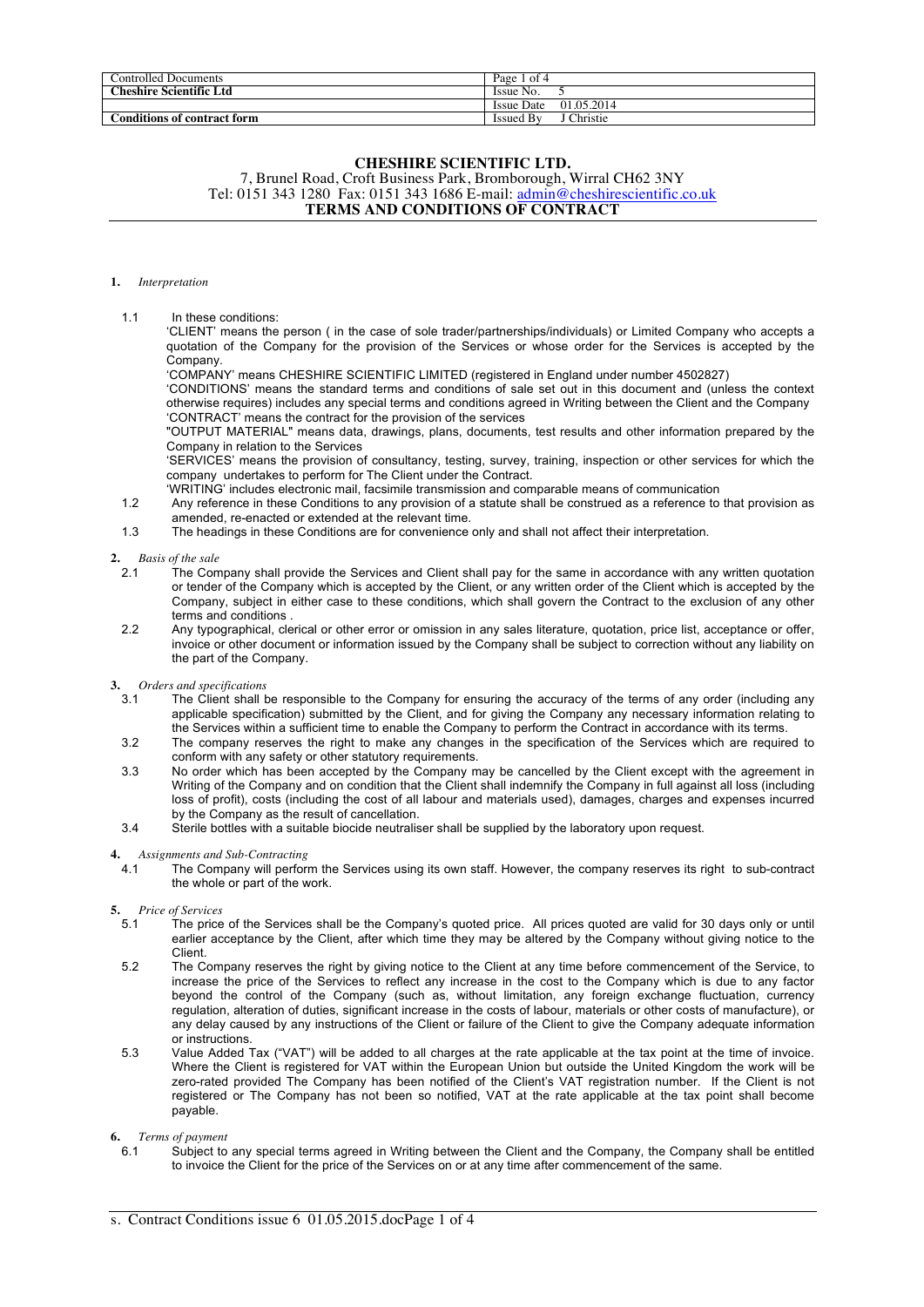| Controlled Documents           | Page 2 of 4              |
|--------------------------------|--------------------------|
| <b>Cheshire Scientific Ltd</b> | Issue No.                |
|                                | 01.05.2014<br>Issue Date |
| Conditions of contract form    | Christie<br>Issued By    |

- 6.2 The Client shall pay the price of the Services inclusive of VAT where applicable (but without any other deduction) within 30 days of the date of the Company's invoice in pounds Sterling. The time of payment of the price shall be of the essence of the Contract. Receipts for payment will be issued only upon request. Any invoice queries should be notified in writing within 30 days of invoice date.
- 6.3 If the Client fails to make any payment on the due date then, without prejudice to any other right or remedy available to the Company, the Company shall be entitled to:<br>6.3.1 cancel the Contract or suspend any furt
	- 6.3.1 cancel the Contract or suspend any further provisions of the Services to the Client. . Any such period of suspension shall be disregarded for the purpose of contractual time limits previously agreed for the completion of the services.
	- 6.3.2 under The Late Payment of Commercial Debts (Interest) Act 1998, charge the Client interest (both before and after any judgement) on the amount unpaid, at the rate of 4% per annum above (XXXX Company Bank) base rate from time to time, until payment in full is made (a part of a month being treated as a full month for the purpose of calculating interest); and
	- 6.3.3 charge the Client the costs of recovery of any outstanding amount including legal costs and disbursements and charge any Bank charges incurred on representing cheques or requesting special clearance thereof.
	- 6.3.4 refuse to uphold by any report issued until such time as the Services supplied within that report have been paid for.

# **7.** *Force Majeur*

7.1 The company shall not be liable to the Client or be deemed to be in breach of the Contract by reason of any delay in performing, or any failure to perform, any of the Company's obligations in relation to the Services, if the delay or failure was due to any cause beyond the Company's reasonable control.

### **8.** *Accuracy*

- Any results provided by the Company comprising advice data and conclusions are based on information supplied by the Client and evidence known at the time to the Company. The Client shall supply all necessary information, data, drawings and items necessary to the timescale required by the Company and shall arrange, at the Client's expense and risk, for the conveyance of all test items to and from the Company's laboratories unless the conveyance of samples and other items forms an integral part of the Work. All Data provided, conclusions reached, or recommendations made by the Company rely on scientific and engineering concepts disciplines and procedures used or adopted by the Company and the Company does not warrant that the same will necessarily be achieved by other parties, or that such conclusions or recommendations will necessarily be valid in circumstances other than those of which the Company has direct experience. Any results are believed to be accurate and reliable subject to the limitations of normal experimental uncertainties.
- 8.2 Any report produced by the Company for the benefit of the Client relates solely to the goods or samples reported on and not bulk from which the goods or samples were drawn.

### **9.** *Confidentiality and Intellectual Property*

- The property, and any copyright, design rights or other intellectual property rights in any Output Material shall, unless otherwise agreed in Writing between the Client and the Company, belong to the Company, but the Client shall be entitled to use the Output Material for the purposes of utilising the Services by way of an exclusive licence, subject to payment in full of all sums payable under this contract.
- 9.2 Any information provided by the Client which is so designated by the Client and any Output Material shall be kept confidential by the Company, and all Output Material or other information provided by the Company which is so designated by the Company shall be kept confidential by the Client; but the foregoing shall not apply to any documents or other materials, data or other information which either party is required to disclose by law or by statutory requirements or which are public knowledge at the time when they are so provided by either party, and shall cease to apply if at any future time they become public knowledge through no fault of the other party.
- 9.3 The Output Material is prepared exclusively for the Client for the purposes of the Contract and may not under any circumstances be used by any third party. The Company is not liable for any Output Material so used and the Client shall indemnify the Company against all liability and loss, damages and expenses awarded against or incurred by the Company in connection with any claims by third parties in connection with such use of the Output Material.
- 9.4 While the Company is not aware, to the best of its knowledge, that any Output Material is in infringement of any design rights, copyright or other intellectual property rights of any third party, it does not give any particular warranty in this respect.

### **10.** *Warranty and Limitation of Liability*

- 10.1 The Company warrants to the Client that it is accredited by UKAS for the tests as detailed in the accreditation schedule, and that the accredited Services (with the exception of advice and consultancy) will be provided in accordance with the accredited procedures of UKAS.
- 10.2 Except as expressly provided in this Contract and so far as is permitted by statute all warranties, conditions, guarantees or representations, express or implied, statutory or otherwise are hereby excluded, and the Company shall not be liable for any loss, damage, expense or injury of any kind whatsoever, consequential or otherwise, arising out of or due to or caused by any defects or deficiencies of any sort in the Services, (including any delay in providing or failure to provide the Services) whether such defects or deficiencies are caused by the negligence of the Company or its employees or agents or otherwise.
- 10.3 The Services are provided to and for the benefit of the Client exclusively and all collateral warranties are hereby excluded. The Company shall not be liable to any third party who seeks to use the Services without the Company's express written permission for any loss, damage, expense or injury of any kind whatsoever, consequential or otherwise, arising out of or due to or caused by any defects or deficiencies of any sort in the Services whether such defects or deficiencies are caused by the negligence of the Company or its employees or agents or otherwise.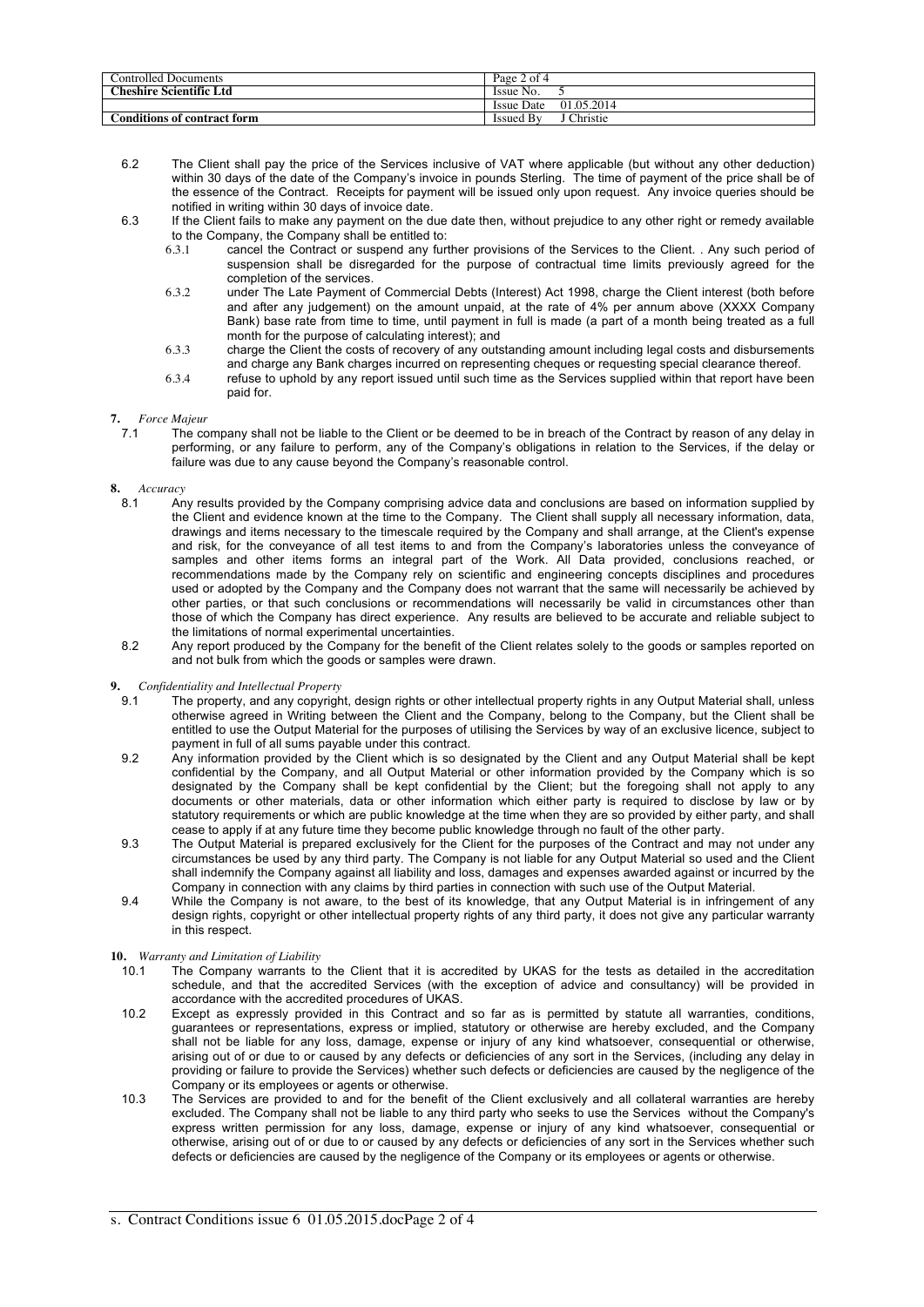| Controlled Documents           | Page 3 of 4                     |
|--------------------------------|---------------------------------|
| <b>Cheshire Scientific Ltd</b> | Issue No.                       |
|                                | 01.05.2014<br><b>Issue Date</b> |
| Conditions of contract form    | Christie<br><b>Issued By</b>    |

- 10.4 The Company shall have no liability to the Client for any loss, damage, costs, expenses or other claims for compensation arising from any instructions supplied by the Client which are incomplete, incorrect, inaccurate, or in the wrong form, or arising from their late arrival or non-arrival, or any other fault of the Client.
- 10.5 No liability is accepted by the Company for loss or damage howsoever caused to any goods or samples submitted for examination by the Client. Following examination of the goods or samples the remainder will only be returned to the Client upon written request. Unless the Company receives notice in Writing to the contrary the Company shall be entitled to dispose of all goods or samples within 60 days of the completion of the Contract.
- 10.6 Nothing in this Contract shall limit or exclude the Company's liability for death or personal injury resulting from the negligence of the Company or that of its employees or agents.
- 10.7 The entire liability of the Company under or in connection with the Agreement shall not exceed a multiple of 20 (twenty) times the Company's charges for the provision of the Services relating to a specific sample.
- 10.8 The Client shall indemnify and keep the Company indemnified against all costs, expenses, damage or other losses incurred or suffered by the Company as a result of any claims made against the Company due to the infringement of any regulation, enactment or legislation by the Client.
- 10.9 The Client is under a duty to mitigate any losses howsoever caused.
- 10.10 The Client acknowledges and agrees that the limitation of liability contained in this clause is:
	- 10.10.1 fair and reasonable;<br>10.10.2 reflected in the level
		- 10.10.2 reflected in the level of charges and of insurance cover carried by the Company<br>10.10.3 iust and equitable having regard to the extent of the responsibility of the Compa
			- just and equitable having regard to the extent of the responsibility of the Company for any loss or damage suffered, on the basis that all other consultants, the contractor and any subcontractors who have a liability shall be deemed to have provided contractual undertakings to the Client on terms no less onerous than those contained in this Contract.
- **11.** *Publicity*
	- 11.1 The Company's name shall not be used in connection with the Contract for purposes of publicity promotion or advertising without the prior written approval of The Company. The Company may publish or join in publishing any description or illustration of the works with the prior consent of the Client.
- **12.** *Non-solicitation of Staff*
- The Client shall not solicit or entice away or seek to entice away from the Company to work for its business, whether as principal, agent, partner, director, employee, secondee or consultant, any person who is or was employed or engaged by the Company in providing the Services.
- 12.2 Should the Client be in breach of 12.1 above, then it shall pay to the Company a sum to cover the Company's reasonable losses in this matter.
- **13.** *Data Protection Act 1998*
	- 13.1 The Company is registered under the Data Protection Act 1998.<br>13.2 The Company may consult or register information about the C
	- The Company may consult or register information about the Client and the conduct of the Client's account with a licensed credit reference agency. The Company may also consult a licensed credit agency about any credit information that they hold on the Client, or the Client's principal directors. The Company will keep a record of that search either on computer or on manual records.
- **14.** *Dispute Resolution And Applicable Law*
	- 14.1 Any dispute or difference arising out of or in connection with this Contract shall be referable at the option of either party to adjudication. The person who is to act as the adjudicator shall be agreed between the Client and the Company.
	- 14.2 The contract shall in all respects be subject to and construed in accordance with English Law and the Client submits to the exclusive jurisdiction of the English Courts.

### **15.** *Events of Default, Termination, Repossession, Suspension*

- 15.1 If:<br> $\frac{15.1.1}{2}$ 
	- the Client fails to pay any sums when due or otherwise materially breaches any of the terms of the Contract or any other terms agreed with the Company; or
	- 15.1.2 the Client is, or for statutory purposes is deemed to be or appears to be unable to pay its debts as they become due, or the value of its assets is less than the amount of its liabilities (including contingent and prospective liabilities) or the Client otherwise becomes insolvent or suspends payment or threatens to do so or ceases to trade; or
	- 15.1.3 the Client makes any voluntary arrangement with its creditors or becomes subject to an administration order or (being an individual or firm) becomes bankrupt or (being a company) goes into liquidation (otherwise than for the purposes of amalgamation or reconstruction); or
	- 15.1.4 an encumbrancer takes possession, or a receiver is appointed, of any of the property or assets of the Client; or
	- 15.1.5 the Client ceases, or threatens to cease, to carry on business; or 15.1.6 where the Client is an individual or partnership. he or any partner
	- 15.1.6 where the Client is an individual or partnership, he or any partner dies; or<br>15.1.7 outside England and Wales, anything corresponding to any of the above of
	- 15.1.7 outside England and Wales anything corresponding to any of the above occurs; or<br>15.1.8 the Company reasonably apprehends that any of the events mentioned above is a
	- the Company reasonably apprehends that any of the events mentioned above is about to occur in relation to the Client.
- 15.2 then in the above cases the Client shall notify the Company forthwith in writing of such event and in all cases the Company may (at its discretion, whether or not is has received notice from the Client as aforesaid, and without prejudice to its other rights hereunder or otherwise) at any time by notice to the Client do any one or more of the following:-